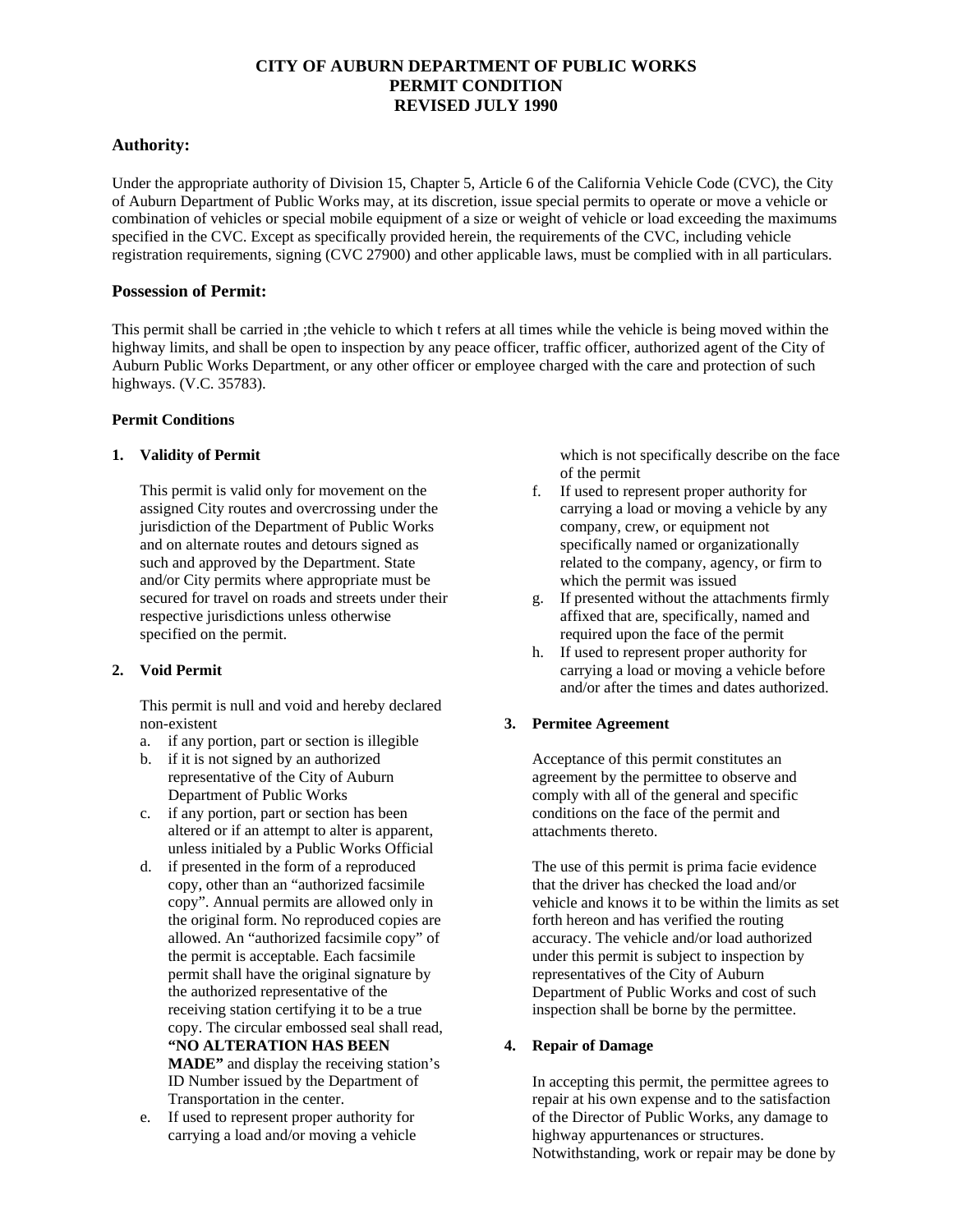Public Works forces at the option of the Director of Public Works, the cost to be borne by the permittee. In the event of damage to City routes such as bridges, traffic signals, light standards and other appurtenances, a written report must be filled with the Department within 72 hours after such damage has been done. Failure to make all permit privileges pending a satisfactory arrangement with the Department for repair or replacement of the damaged facility.

#### **5. Liabilities**

The permittee is responsible for all liability for injury to or death of any person, or damage to property which may occur through any act or omission of either the permittee or the City of Auburn arising from the issuance of this permit. In the event any claim, suit or action is brought against the City of Auburn, its officers, employees or agents thereof, by reason of, or in connection with any such act or omission, permittee shall defend, indemnify, and hold harmless the City, its officers, employees or agents from such claim, suit or action.

### **6. Overhead Clearance**

When height of load exceeds legal limit, it becomes the responsibility of the permittee to check all underpasses, bridges, overhead wires or other structures for impaired vertical clearance and to bypass or arrange clearance at such locations.

### **7. Reducible Loads**

This permit is issued for the movement of an "Extralegal Load" as defined in C.V.C. 320.5 when loaded at its least dimensions.

This permit is automatically canceled if the permitted dimensions and weight can be reduced to legal limits by repositioning and/or practical removal of a part, portion, or unit therefrom.

Other items may be hauled provided they do not exceed the dimension of the vehicle or permitted item and the loaded vehicle is of legal axle and gross weights.

Overweight permits shall not be issued for items transported on a conventional flat deck trailer unless the deck is needed to support a long fragile load or a long load that would cause unbalanced axle group weights.

# **8. Tire Capacity**

Permittee axle or axle group weights shall not exceed the rated capacity of vehicle tires except as allowed by title 13, article 14, section 1085 of the California Administrative Code. After January 1, 1988, said weights shall not exceed the rated capacity of the vehicle tires.

### **9. Booster Type Axles**

A booster axle is an axle, generally, having an air or hydraulic cylinder suspension system that can be actuated independently to assume a portion of the weight that would otherwise be carried by adjacent axles. Booster axles and add-on or "Joe dog" axles shall not be used in the movement of overweight permit loads.

#### **10. Traveled Way**

Where practical, the vehicle shall be kept in the far right lane of the highway and shall not encroach on highway shoulders except where necessary to allow trailing traffic to pass.

#### **11. Movement During Darkness**

"Darkness" is defined in Section 280 of the CVC as being "…any time from one-half hour after sunset to one-half hour before sunrise…". Reference to "Sunset" and/or "sunrise" on the face of the permit includes this said one-half hour grace period before and after sunrise and sunset. Movement is not allowed when visibility is less than 1000 feet.

#### **12. Holiday Movement**

Unless authorized on the face of this permit, movement is prohibited on the following holidays (or any of these holidays falling on a weekend and celebrated on a weekday):

New Year's Day Washington's Birthday (3<sup>rd</sup> Monday in February) Memorial Day (Last Monday in May) Independence Day Labor Day Thanksgiving Day Christmas

When one of the above listed holidays falls on Monday or Friday, permit movements will not be allowed on the holiday nor the immediately preceding or following weekend, unless authorized on the face of the permit.

Restriction on the time of move may be imposed on certain highways where, due to a holiday, a substantial increase in traffic volume is recorded. Alternate routes should be used where available.

#### **13. Moving in Inclement Weather**

Movement shall not occur in snow, fog, rain or wind when visibility is restricted to less than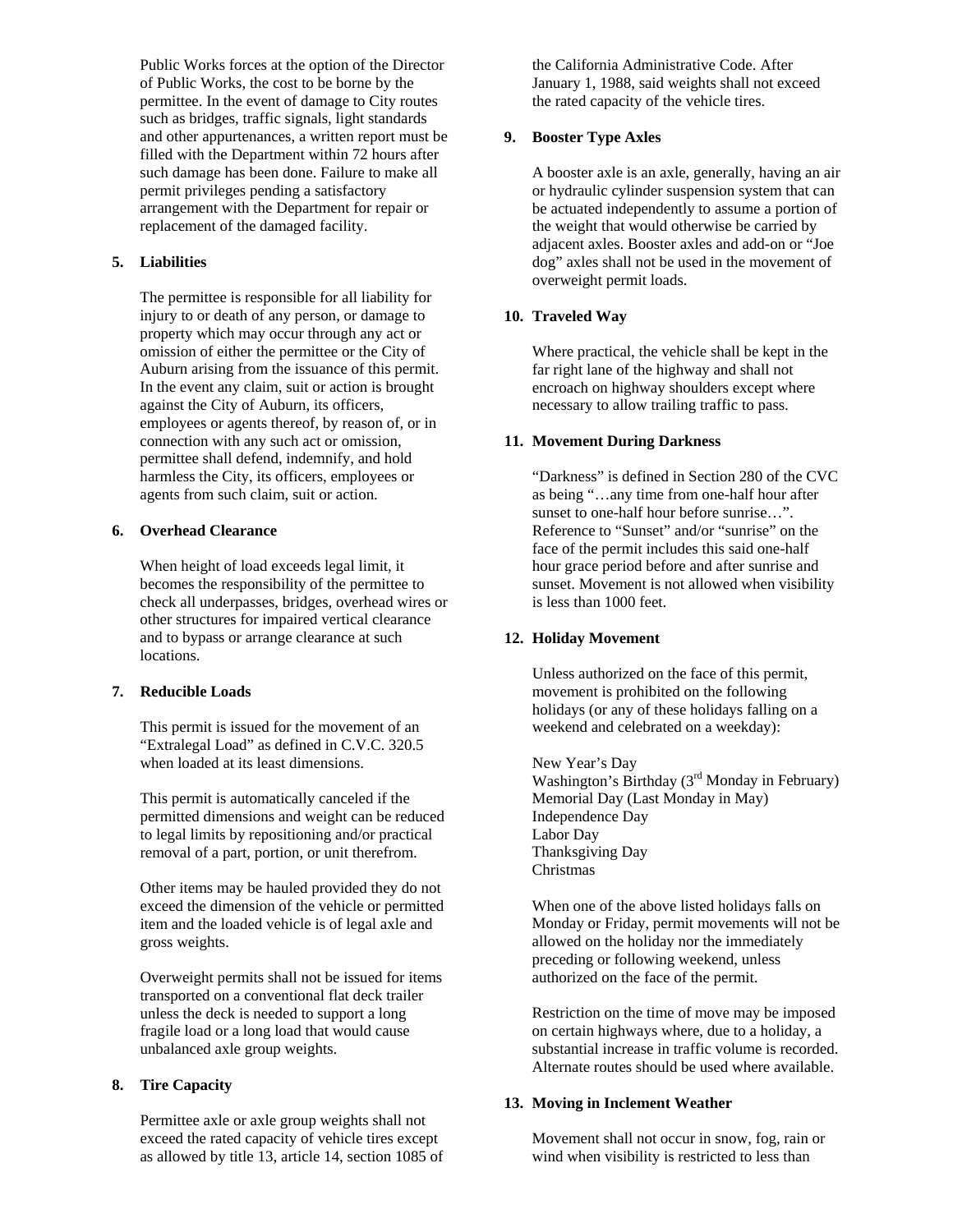1000 feet. Movement is prohibited when road surfaces are hazardous due to rain, ice, snow or frost, or when use of tire chains is mandatory. No moving shall be done when the velocity of the wind is such that it causes the vehicle being towed to whip or swerve from side-side or fail to follow substantially in the path of the towing vehicle. Any accident caused by excessive wind or weather conditions shall be considered a prima facie violation of this condition.

#### **14. Movement in Convoy**

Movement in convoy shall not be permitted unless specified on the face of the permit.

# **15. Load Signs**

All loads or vehicles being moved on City routes which exceed 8' 6" in width, 80' in length, or more than 10' of overhang shall display appropriate warning signs.

Signs shall be posted on front and rear and shall read "LONG LOAD" or "OVERSIZE". The "LONG LOAD" sign shall be used whenever overall length exceeds 100 feet. The "OVERSIZE" sign shall be used for shorter lengths and other oversize features. The more definitive signs reading "WIDE LOAD", "LONG LOAD", "OVERSIZE LOAD", "EXCESSIVE FRONT OVERHANG" or "EXCESSIVE REAR OVERHANG" may be substituted for the "OVERSIZE" sign when appropriate. The "LONG LOAD" sign shall have preference when length exceeds 100 feet and other oversize features shall have preference when length exceeds 100 feet and other oversize features exist. The lettering shall be a 10" (inch) minimum height with a  $1 - 5/8$  " (inch) minimum brush stroke and a minimum 1" (inch) margin all around. ALL signs shall be black letters on a yellow background, mounted at least 18" (inches) above the road surface front and rear. Signs shall be neat, clean legible, mounted securely and visible from straight ahead or behind and to 45 – degree either side thereof.

# **16. Pilot Car and Equipment**

It shall be the responsibility of the permittee to ensure that pilot car vehicles and operators are equipped and briefed as to their duties prior to movement. Pilot cars shall be single vehicles with a minimum of 60" (inches) in width, and may operate with a nondestructive vertical clearance-measuring device with height in excess of 14' (feet).

Pilot cars shall be equipped with:

a. one each STOP/SLOW sign paddle

- b. one each orange vest, shirt or jacket
- c. one each red hand flag (18" X 18" minimum)
- d. two-way radio communication between the pilot car(s) and the transporting vehicle
- e. top mounted flashing amber warning light(s). The light(s) shall be visible to the front when leading and to the rear when following, and shall be operated at all times when escorting a permit move. Lights shall be removed or covered with opaque material when not escorting movement described on permit. (25270 C.V.C.)
- f. neat, clean and legible sign)s) visible from straight ahead or behind and to 45 degree either side thereof. The bottom of the sign(s) shall be a minimum of 48" (inches) above the ground. The sign shall read "OVERSIZE" when viewed from the front or rear. The more definitive signs reading "OVERSIZE LOAD", "WIDE LOAD", or "LONG LOAD" may be substituted for the "OVERSIZE" sign when appropriate. The sign shall have a bright yellow background with black lettering and have a minimum projected area of 440 square inches. The lettering shall have a 1" (inch) minimum projected letter height.

#### **17. Pilot Car Location and Responsibility**

Pilot car(s) are required where indicated on the "Pilot Car Requirement For Maintained Roadways" attached. When required, the permit shall list all highways where pilot car(s) are required. A pilot car shall"

- a. precede the load on two or three lane conventional roads and follow on four or more lane conventional highways and divided highways. When two pilot cars are required, one shall precede and one shall follow
- b. maintain right of the centerline of the roadway at all times except when prevented by the physical limitations of the highway. The use of a pilot car does not grant to the permittee the right to pre-empt the opposing traffic lane. When it becomes necessary because of physical limitation of the highway to use a portion of the opposing traffic lane, the permit move shall not occupy that lane until it has been advised by the pilot car that the lane is clear of all oncoming traffic. Opposing traffic is not to be stopped, except in extreme emergencies. It shall be the responsibility of the permit move to stop safely and wit until the opposing lane is free of traffic before proceeding.
- c. Maintain proper interval between load and the pilot car to allow passing by other traffic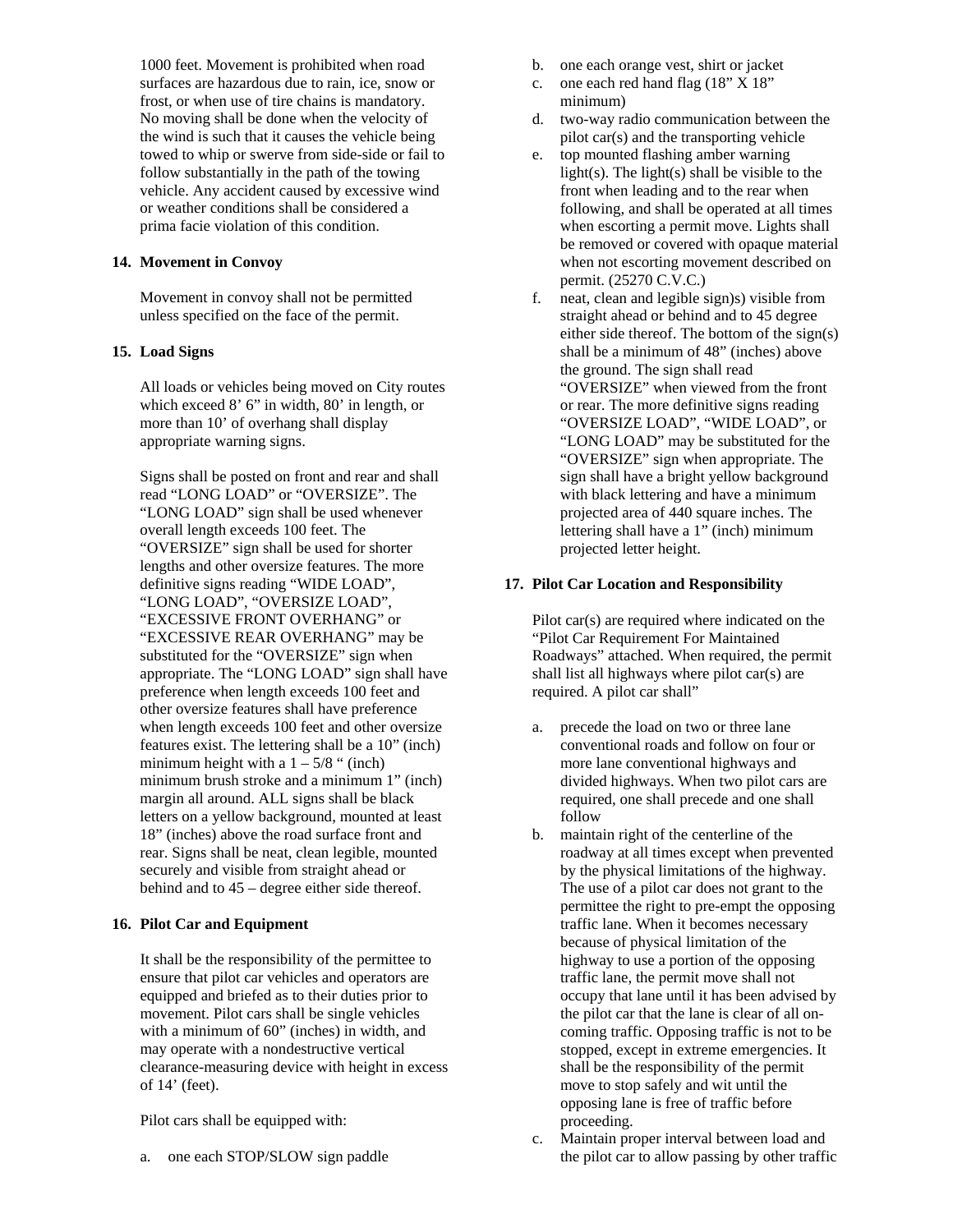d. Accompany the permitted load over all operational California Highway Patrol facilities.

A pilot car shall not:

- e. pre-empt opposing traffic
- f. tow another vehicle while being used as a pilot car
- g. display the STOP/SLOW sign paddle out of the window of a moving vehicle
- h. stop opposing traffic except in extreme emergencies
- i. convoy more than one load at the same time

 When necessary to post a flagger in order to warn and direct traffic, the flagging shall be done in accordance with Title 8, sections 1598 and 1599 of the California Division of Occupational Safety and Health Construction Safety Orders and Caltrans "Manual of Traffic Controls". Flaggers shall not be less than 18 years of age.

### **18. Manufactured Housing Axle Weight**

Axle weights for "Manufactured Housing" (VC387) shall not exceed 6000 lbs. Per axle.

# **19. Manufactured Housing – Tow Vehicle**

Tractor units towing manufactured housing as defined in C.V.C. 387 that exceed legal width and up to 12 feet in width shall be equipped with dual rear wheel and shall have an unladen weight as defined in C.V.C. 660 of not less than 6500 lbs.

# **20. Open Side Covering**

Open sided unit shall be covered by plywood, hard board or other rigid material. In lieu of rigid material, suitable plastics, or other flexible material may be use. Billowing or flapping of plastic or flexible side covering in excess of 6""(inches) in any one place will not be permitted.

 Units open on both sides, such as used for temporary schools, warehouses, offices, etc., may be moved empty with no side covering.

# **21. Scales and Inspection Facilities**

Every driver of an extra legal vehicle when operating on a state highway shall be subject to C.V.C. 2813 and stop at all operational scales and inspection facilities.

# **22. Tow Cars**

Disabled legal vehicles or legal combination of vehicles may be towed on State highways to the  nearest appropriate place of repair, or to the nearest secure storage area that is appropriate for the vehicle or load, whichever is closest and most accessible. It is not the intent of this permit to allow these combinations to be towed to the ultimate destination for convenience, unless that destination meets the above criteria.

### **23. Towing Permit Loads and/or Vehicles**

Disabled vehicles or combination of vehicles whose movement is authorized by a transportation permit or any disabled vehicle4 or combination of vehicles which because of damage has incurred distortion in width or height thereby causing an excess in legal dimensions may only be moved at the direction of a peace officer or single trip permit issued by Caltrans.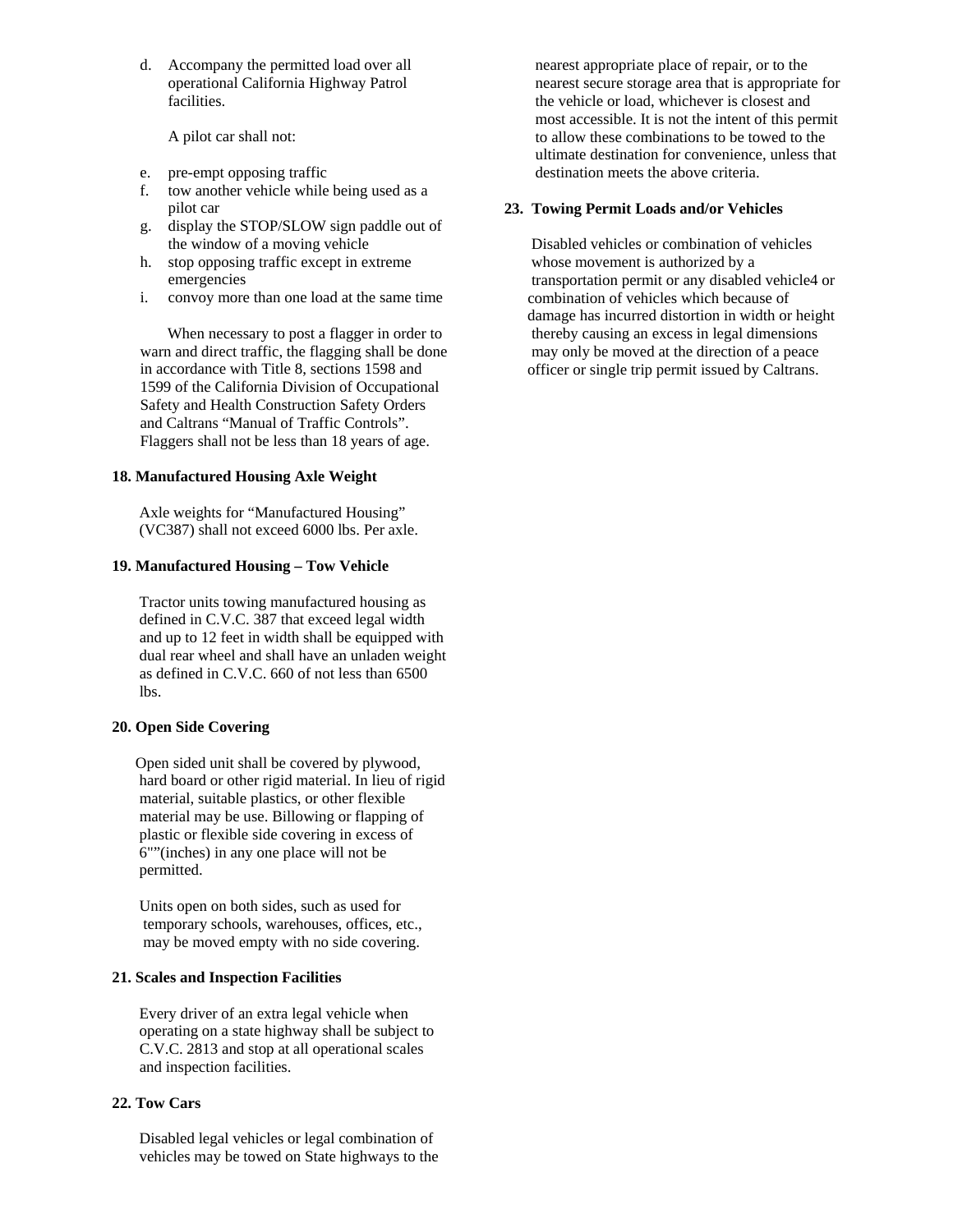# January 1999

# **TO ALL CITY OF AUBURN TRANSPORTATION PERMIT USERS PILOT CAR REQUIREMENT FOR CITY MAINTAINED ROADWAYS**

In keeping with the California Department of Transportation's Manual of Policy, Procedures, Rules and Regulations for use in issuing Transportation Permits, the following number of Pilot Cars will be required on City of Auburn roadways.

### All City Routes

- 1. One pilot car will be required for loads or vehicles over 10' (Ten feet) in width.
- 2. Two pilot cars will be required for loads 12' (Twelve feet) and over in width.

Requirements for Pilot Car configuration will be the same as that of the State of California, See "Condition 16" of permit conditions.

#### Authorized City Routes

- 1. This permit is valid only for movement on approved routes per map. Map must be kept in vehicle with permit
- 2. Alternate routes must be prepared by a Public Works representative.

If you have any questions please call (530) 823-4211 x144.

CITY OF AUBURN

Bernie Schroeder Engineering Division Manager

\_\_\_\_\_\_\_\_\_\_\_\_\_\_\_\_\_\_\_\_\_\_\_\_\_\_\_\_\_\_\_\_\_\_